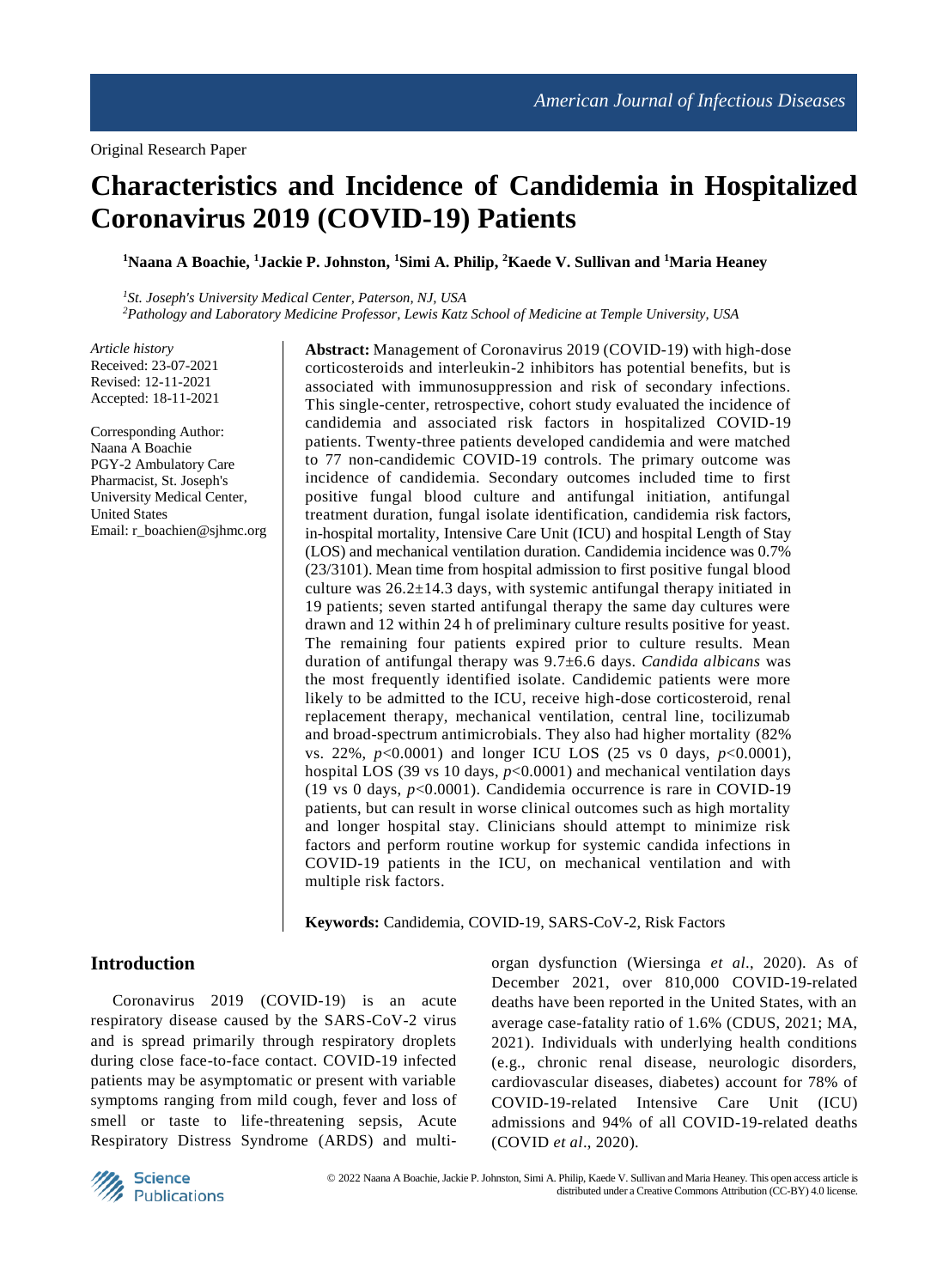The pathophysiology of COVID-19 involves multisystem inflammation associated with an increased production of inflammatory markers (e.g., elevated erythrocyte sedimentation rate, C-reactive protein, ferritin, tumor necrosis factor-α, interleukin (IL)-1, IL-6) and coagulopathy (e.g., prolonged prothrombin time, thrombocytopenia, elevated D-dimer, decreased fibrinogen) (Wiersinga *et al*., 2020). Proposed COVID-19 treatments targeted towards the underlying disease pathophysiology include tocilizumab and high-dose corticosteroids. Tocilizumab is a recombinant humanized anti-interleukin 6 (IL-6) monoclonal antibody that is proposed to block the cytokine storm, a severe immune reaction in which the body quickly releases an excess amount of cytokines into the blood, associated with COVID-19 (Antinori *et al*., 2020; Bhimraj *et al*., 2020). Current Infectious Diseases Society of America (IDSA) guidelines recommend its use as an adjunct to standard of care in hospitalized COVID-19 adults with progressive severe or critical illness and elevated markers of systemic inflammation (Bhimraj *et al*., 2020). However, a correlation between tocilizumab use and the development of invasive *Candida* spp. has been reported, particularly when single doses greater than 8 mg/kg are administered (Antinori *et al*., 2020). Corticosteroids have potent anti-inflammatory effects that help prevent and mitigate the complications associated with hyper-inflammation by suppressing transcription of genes encoding pro-inflammatory cytokines and chemokines, cell adhesion molecules and key enzymes involved in the initiation and maintenance of host inflammatory response (Coutinho and Chapman, 2011). The Randomized Evaluation of COVID-19 Therapy (RECOVERY) trial showed that dexamethasone six milligrams daily for 10 days reduced 28-day all-cause mortality in COVID-19 patients (RECOVERY Collaborative Group, 2021). Thus, corticosteroids are recommended by the IDSA in hospitalized COVID-19 patients with severe or critical illness (Bhimraj *et al*., 2020). Despite potential benefit, corticosteroids also carry a risk for immunosuppression and predisposition to secondary infections (Coutinho and Chapman, 2011; Ahmadikia *et al*., 2021).

The frequency and impact of secondary and co-infections in COVID-19 are not well understood. Historical data associates viral respiratory infections, such as the 2003 Severe Acute Respiratory Syndrome (SARS) and Middle East Respiratory Syndrome (MERS), with bacterial and fungal co-infections, thus increasing disease severity and mortality (Zheng *et al*., 2003). In patients with severe influenza, occurrence of

bacterial co-infections has been reported in up to 20 to 30% of cases (Zheng *et al*., 2003). Secondary or co-infections among COVID-19 patients range from 0.6 to 50% with most cases being bacterial and a higher incidence reported in the critically ill (Cox *et al*, 2020; Langford *et al,* 2020; Rawson *et al,* 2020; Hughes *et al,* 2020). Studies evaluating the incidence of fungal infections in COVID-19 are limited and primarily describe mucormycosis and COVID-19-Associated Pulmonary Aspergillosis (CAPA) (Ahmadikia *et al*., 2021; Fekkar *et al*., 2021; Hoenigl, 2021). CAPA incidence has been reported to be as high as 4.8 to 35%, meanwhile the reported incidence of mucormycosis ranges from 0.27 to 1.8% (Fekkar *et al*., 2021; Hoenigl, 2021; EA, 2021; Kumar *et al*., 2021).

Most hospitalized COVID-19 patients receive a combination of corticosteroids, anti-IL-6 monoclonal antibodies and broad-spectrum antibiotics which are all known risk factors for candidemia. Thus, the purpose of this study was to determine the incidence of candidemia among hospitalized COVID-19 patients and its associated risk factors and clinical outcomes.

# **Materials and Methods**

## *Study Design*

This is an Institutional Review Board approved (IRB EX# 2020-36), single-center, retrospective, cohort study of hospitalized COVID-19 patients admitted between March 1st, 2020 and January 31st, 2021. The study was conducted at an urban 650-bed, tertiary care, academic medical center in New Jersey, USA. Patients 18 years of age or older hospitalized for at least 24 h with a confirmed COVID-19 diagnosis were included. Patients were considered to be COVID-19 positive if they were symptomatic and had a positive nasopharyngeal Polymerase Chain Reaction (PCR) result for SARS-CoV-2 RNA. PCR testing was performed using the BioGx SARS-CoV-2 reagents and the BDMaxTM system which have been validated and authorized by the institution's microbiology laboratory and the New Jersey Department of Health and Senior Services Clinical Laboratory Improvement Services. Incarcerated patients or those with candidemia diagnosis within the first 48 h of hospitalization were excluded. A total of 3101 hospitalized COVID-19 patients were screened during the study period. Patients with candidemia were matched in a 1:3 fashion to a control group consisting of COVID-19 patients who did not develop candidemia. Candidemia was defined as the presence of *Candida* spp. in at least one set of blood cultures. Matching was performed based on age, sex,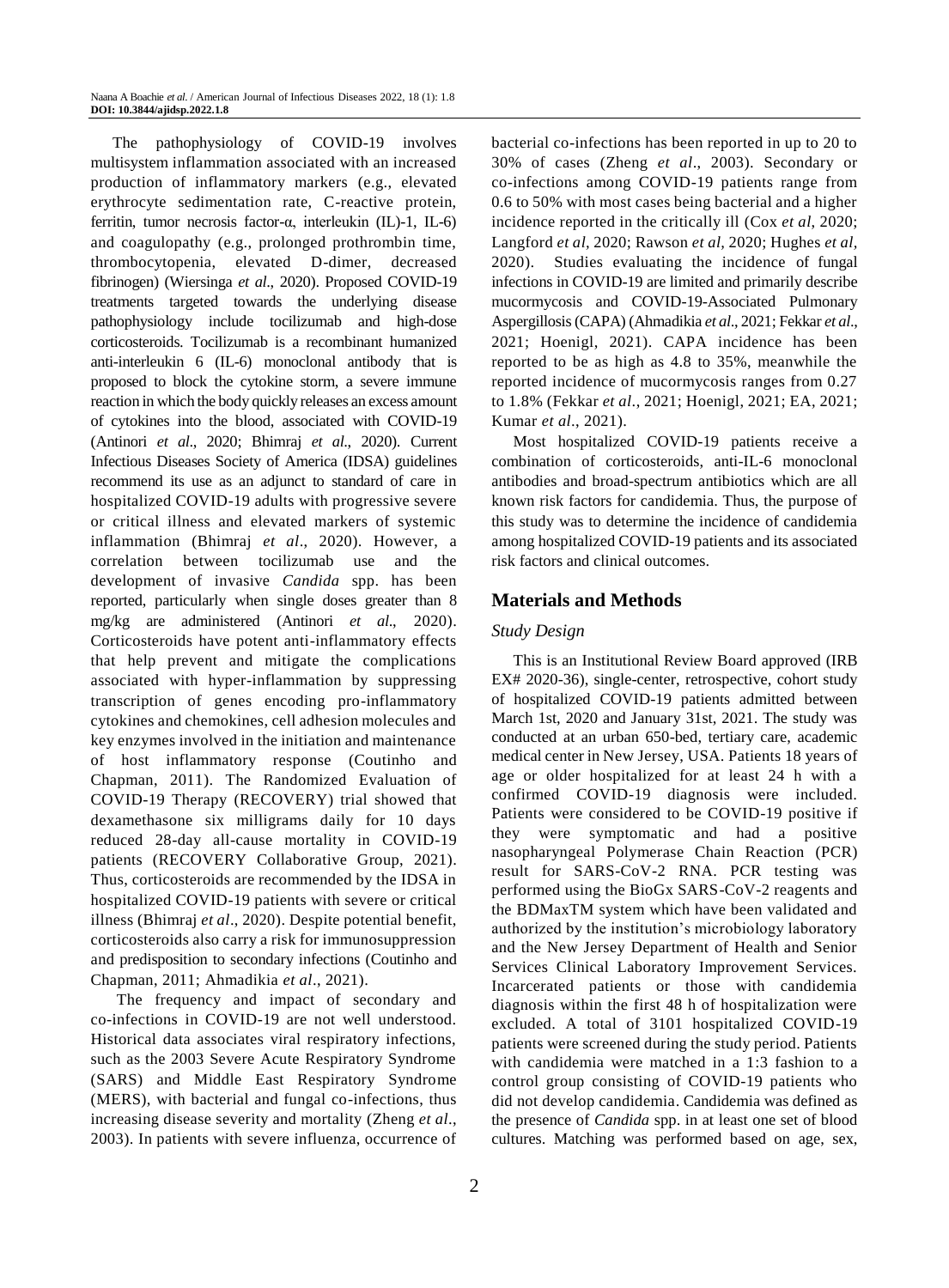admission date and Charlson Comorbidity Index (CCI). Non-candidemic COVID-19 patients admitted during the study period were listed in chronological order of admission date; every 30th to 40th admission with similar baseline characteristics (age, sex and CCI) to a COVID-19 candidemic patient was selected to be in the control group. Matching was performed until 77 patients were attained for the control group.

The following data was extracted from the electronic medical records: Demographic characteristics, comorbidities, admitting diagnosis, medications, risk factors for candidemia and laboratory data. Patients whose race was not specifically defined were classified as "unknown". Risk factors for candidemia included use of broad-spectrum antimicrobials, tocilizumab, central lines, Total Parenteral Nutrition (TPN), high-dose corticosteroids, renal replacement therapy, mechanical ventilation and Intensive Care Unit (ICU) admission (Mastrangelo *et al*., 2021; Bishburg *et al*., 2021; Kayaaslan *et al*., 2021). High-dose corticosteroids was defined as use of prednisone  $\geq 30$  mg daily or equivalent. The primary outcome was the incidence of candidemia. Secondary outcomes included time to first positive fungal blood culture, time to antifungal initiation, antifungal treatment duration, identification of fungal isolate, risk factors for candidemia, in-hospital mortality, ICU and hospital Length of Stay (LOS) and duration of mechanical ventilation. Time to events and durations were measured as calendar days.

## *Statistical Analysis*

Statistical analysis was performed using JMP Pro 14 software. Descriptive statistics were used to summarize patient characteristics. Univariate analysis compared cases in the group with candidemia to those without candidemia for the following variables: Age, gender, race, comorbidities, mortality and risk factors for candidemia. Categorical data were analyzed using the Chi-Square test for proportions or the Fisher's Exact test. The paired Student's t-test was used for analysis of normally distributed continuous variables and the Wilcoxon Rank Sum test was used in non-parametric analyses of data that were not normally distributed. A logistic regression model was constructed to investigate the relationship between development of candidemia and the following covariates: Age, gender, race, comorbidities, mortality and risk factors for candidemia. A sample size of 100 patients was calculated to achieve 80% power to detect a statistically significant difference for the primary endpoint between groups using a two-sided alpha <0.05.

#### **Results**

Patient demographics are summarized in Table 1. Those with candidemia were similar with respect to age, sex, race and comorbidities to matched controls. The mean age was 65 ± 13 years, 59% were male and the majority Black or Hispanic. Most candidemic (74%) and non-candidemic (56%) patients had an admitting diagnosis of COVID-19 pneumonia or respiratory failure, with more patients in the candidemic group requiring mechanical ventilation on hospital admission (13% vs. 4%; *p* = 0.10).

The incidence of candidemia in the 1301 hospitalized COVID-19 patients evaluated was 0.7%. Characteristics of candidemia cases can be found in Table 2. The mean time from hospital admission to first positive fungal blood culture was  $26.2 \pm 14.3$  days, with preliminary results for yeast reported on average 72±24 h after the blood draw. Systemic antifungal therapy with fluconazole or micafungin was initiated in 19 patients (82%). Mean time to antifungal initiation from admission date was 29.5±14.3 days. Seven patients started antifungal treatment the same day cultures were drawn and 12 within 24 h of preliminary culture results positive for yeast. The four patients not initiated on antifungals expired prior to culture results being available. The mean duration of antifungal therapy was  $9.7 \pm 6.6$  days. *Candida albicans* was the most frequently identified isolate (65%). All *Candida* spp. were susceptible to fluconazole, with the exception of a single *Candida glabrata* isolate which was resistant.

Figure 1 compares risk factor prevalence among those who developed candidemia and controls. Candidemic patients were more likely to be admitted to the ICU (91% vs. 21%;  $p = <0.0001$ ) and more often received broadspectrum antimicrobials (91% vs. 26%;  $p = <0.0001$ ), high-dose corticosteroids (96% vs. 67%;  $p = 0.0061$ ), central lines (74% vs. 19%;  $p = <0.0001$ ) and renal replacement therapy (39% vs.  $10\%$ ;  $p = 0.0013$ ). There was a trend toward higher tocilizumab use in candidemic patients compared to controls  $(17\% \text{ vs } 5\%; p = 0.08)$ . On multivariate analysis, there was no statistically significant relationship between any covariate and candidemia status. Results from univariate and multivariate analyses are shown in Table 3. Candidemic patients had higher ferritin (1912.0 vs. 1056.3; *p* = 0.05), D-dimer (10.0 vs 3.5; *p* = <0.0001), C-reactive protein (224.7 vs. 147.4; *p* = 0.0048) and IL-6 levels (583.8 vs.101.9; *p* = 0.0003). Nineteen candidemic patients (82%) expired during hospitalization, of which 18 (95%) were admitted to the ICU. Compared to controls, candidemic patients had higher incidence of inhospital mortality (82% vs. 22%;  $p = 0.0001$ ) and longer median ICU LOS (25 vs. 0 days; *p* = <0.0001), hospital LOS (39 vs. 10 days;  $p = <0.0001$ ) and duration of mechanical ventilation (19 vs. 0 days;  $p = 0.0001$ ).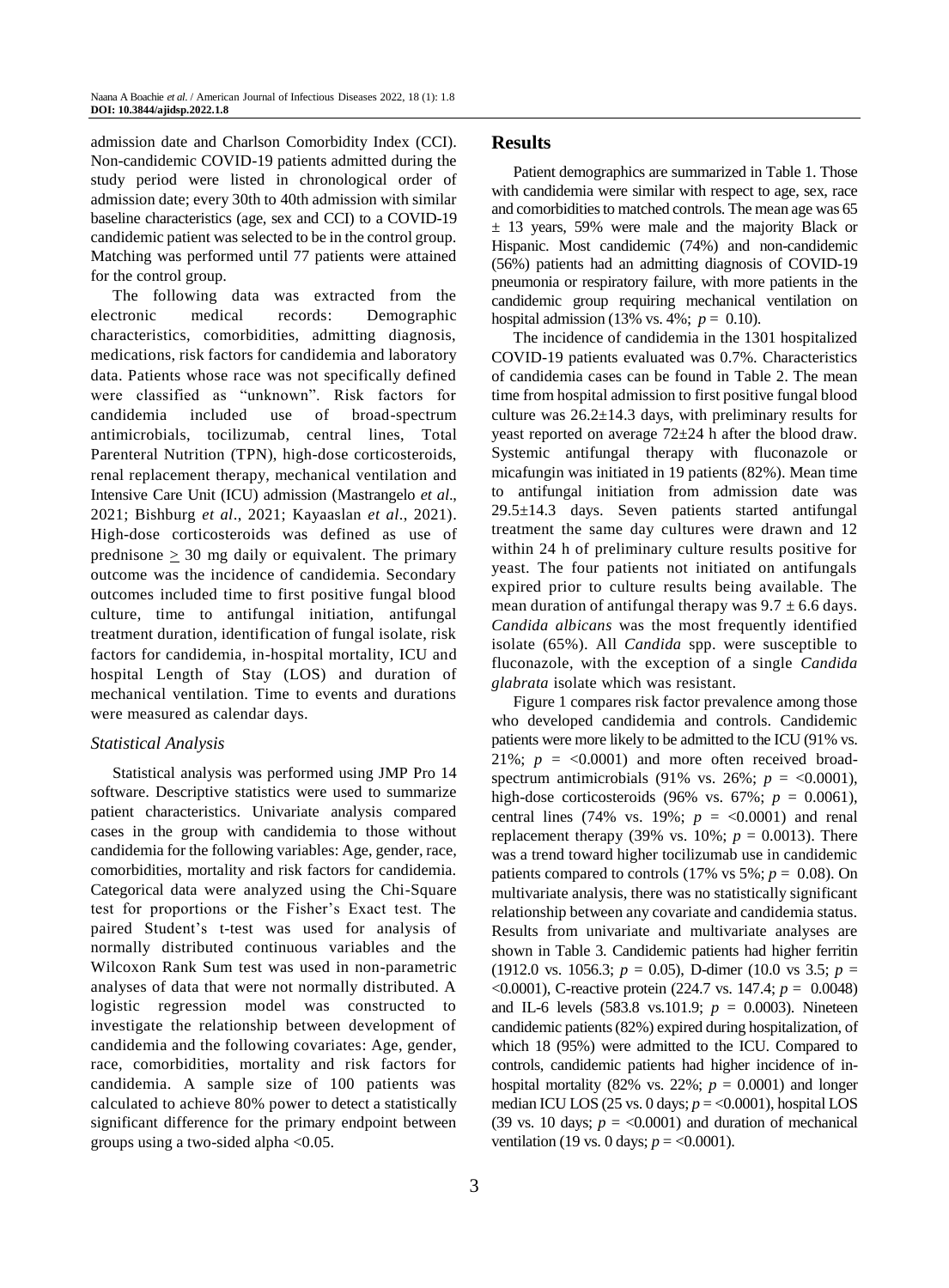#### **Table 1:** Baseline demographics

|                                                 | Candidemia ( $n = 23$ ) | Control ( $n = 77$ ) | $p$ value |
|-------------------------------------------------|-------------------------|----------------------|-----------|
| Age (years), mean $\pm$ SD                      | $66 \pm 10$             | $64 \pm 14$          | 0.53      |
| Male, $n$ $(\%)$                                | 14(61)                  | 45 (58)              | 0.83      |
| Obese (BMI $\geq$ 30 kg/m <sup>2</sup> ), n (%) | 13(57)                  | 34 (44)              | 0.29      |
| Race/ethnicity, n (%)                           |                         |                      |           |
| White                                           | 3(13)                   | 21(27)               | 0.16      |
| <b>Black</b>                                    | 5(22)                   | 18(23)               | 0.87      |
| Hispanic                                        | 9(39)                   | 34 (44)              | 0.67      |
| Asian                                           | 1(4)                    | 3(4)                 | 0.92      |
| Unknown                                         | 5(22)                   | 1(1)                 | 0.0003    |
| Common comorbidities, n (%)                     |                         |                      |           |
| Hypertension                                    | 15(65)                  | 27(35)               | 0.18      |
| <b>Diabetes</b>                                 | 12(52)                  | 32(42)               | 0.37      |
| Chronic obstructive pulmonary disease/Asthma    | 2(9)                    | 4(5)                 | 0.57      |
| Chronic kidney disease                          | 5(22)                   | 8(10)                | 0.28      |
| Malignancy                                      | 2(9)                    | 5(6)                 | 0.88      |
| CCI, mean $\pm$ SD                              | $5\pm2$                 | $4+2$                | 0.56      |

Abbreviations: SD - Standard Deviation; n - number; BMI - Body Mass Index; kg - kilogram; m<sup>2</sup> - square meter; CCI - Charlson Comorbidity Index

#### **Table 2:** Fungal infection characteristics

|                                                        | Candidemia ( $n = 23$ ) |
|--------------------------------------------------------|-------------------------|
| Time to (+) fungal blood culture (days), mean $\pm$ SD | $26.2 \pm 15.6$         |
| Time to antifungal initiation (days), mean $\pm$ SD    | $29.5 \pm 14.3$         |
| Antifungal duration (days), mean $\pm$ SD              | $9.7 \pm 6.6$           |
| Antifungal therapy, $n$ $(\%)$                         | 19 (82)                 |
| Fluconazole                                            | 11 (48)                 |
| Micafungin                                             | 17(74)                  |
| Fungal isolates, n (%)                                 |                         |
| Candida albicans                                       | 15(65)                  |
| Candida glabrata                                       | 5(22)                   |
| Candida parapsilosis                                   | 1(4.3)                  |
| Candida lusitaniae                                     | 1(4.3)                  |
| Candida dubliniensis                                   | 1(4.3)                  |

Abbreviations: SD - Standard Deviation; n - number



**Fig. 1:** Compares the risk factor prevalence among those who developed candidemia and their control. The Y axis is the percentage of patients and the X axis is the total number of risk factors calculated for each patient. The risk factors described in this figure are listed in Table 3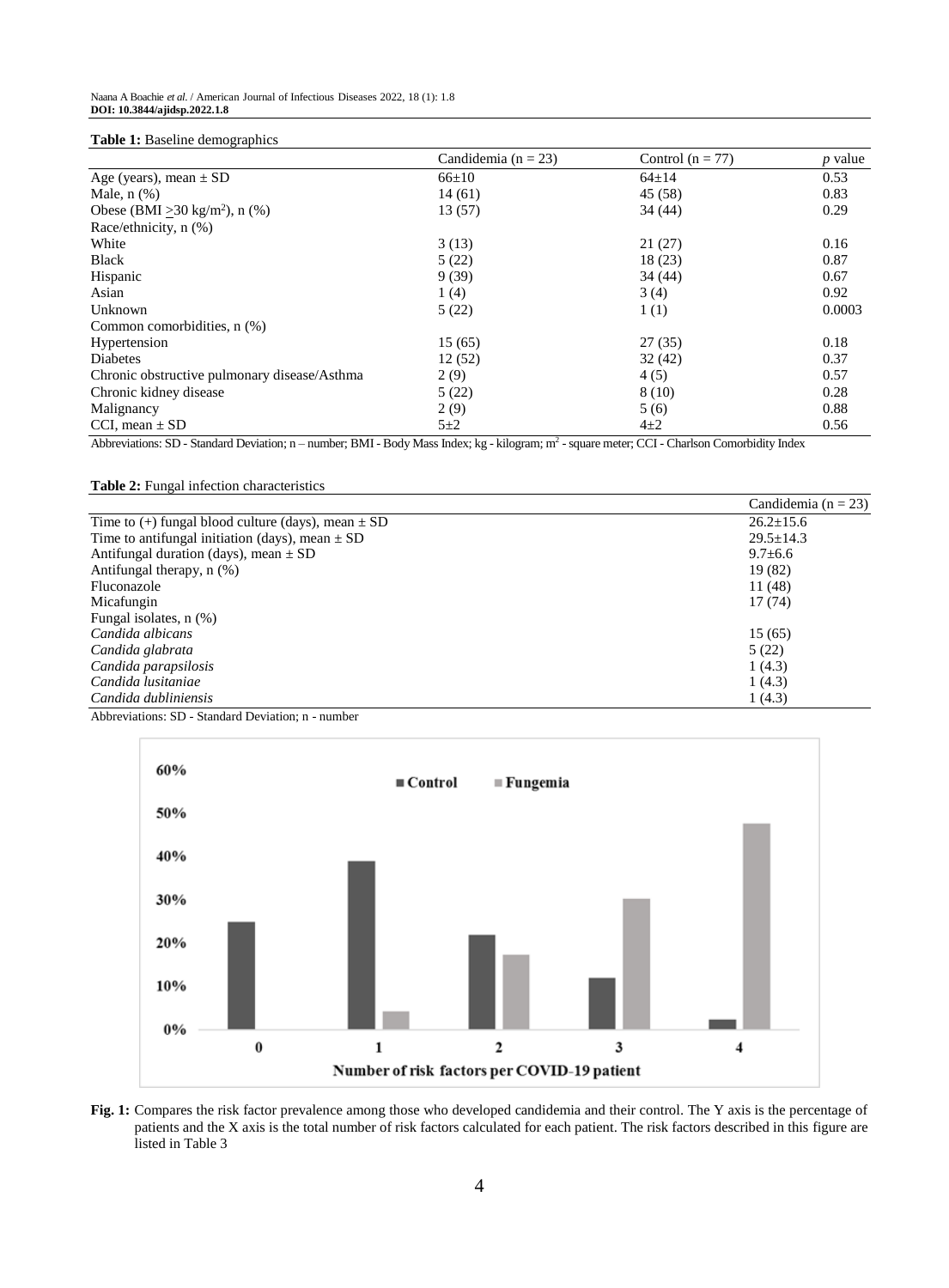**Table 3:** Course of illness and clinical outcomes

| aoic of Course of milless and chinear outcomes   | Candidemia          | Control             | $p$ value    | $p$ value      |
|--------------------------------------------------|---------------------|---------------------|--------------|----------------|
|                                                  | $(n = 23)$          | $(n = 77)$          | (Univariate) | (Multivariate) |
| Oxygen status on admission, $n$ (%)              |                     |                     |              |                |
| $SpO2 \leq 94\%$                                 | 17(74)              | 50(65)              | 0.42         | N/A            |
| Required MV                                      | 3(13)               | 3(4)                | 0.10         | N/A            |
| Lab values, mean $\pm$ SD                        |                     |                     |              |                |
| Ferritin (ng/ml)                                 | $1912.0 \pm 1696.5$ | $1056.3 \pm 1758.0$ | 0.05         | N/A            |
| D-dimer (mcg/mL FEU)                             | $10.0 \pm 6.4$      | $3.5 \pm 4.0$       | < 0.0001     | N/A            |
| Procalcitonin $(ng/mL)$                          | $18.6 \pm 39.6$     | $12.3 \pm 29.9$     | 0.31         | N/A            |
| $CRP$ (mg/L)                                     | $224.7 \pm 129.2$   | $147.4 \pm 100.6$   | 0.0048       | N/A            |
| IL-6 $(pg/mL)$                                   | $583.8 \pm 317.9$   | $101.9 \pm 171.2$   | 0.0003       | N/A            |
| Number of candidemia risk factors, mean $\pm$ SD | $3.0 \pm 1.0$       | $1.3 \pm 1.0$       | < 0.0001     | 0.39           |
| Broad-spectrum antimicrobials, n (%)             | 21 (91)             | 20(26)              | < 0.0001     | 0.23           |
| High-dose steroids, $n$ $(\%)$                   | 22 (96)             | 52 (67)             | 0.0061       | 0.20           |
| ICU admission, $n$ $%$ )                         | 21 (91)             | 16(21)              | < 0.0001     | 0.45           |
| $MV, n (\%)$                                     | 20(87)              | 12(16)              | < 0.0001     | 0.10           |
| $RRT$ , n $(\%)$                                 | 9(39)               | 8(10)               | 0.0013       | 0.76           |
| Central line, $n$ $(\%)$                         | 17(74)              | 15(19)              | < 0.0001     | 0.81           |
| Tocilizumab, n (%)                               | 4 (17)              | 4(5)                | 0.079        | 0.22           |
| Other COVID-19 Treatment, n (%)                  |                     |                     |              |                |
| Remdesivir                                       | 8(34)               | 30(39)              | 0.71         | 0.35           |
| Hydroxychloroquine                               | 9(39)               | 30(39)              | 0.99         | 0.15           |
| In-hospital mortality, $n$ $(\%)$                | 19 (82)             | 17(22)              | < 0.0001     | 0.17           |
| ICU LOS (days), median $(IQR)^a$                 | $25(6-31)$          | 0(0)                | < 0.0001     | 0.45           |
| Hospital LOS (days), median (IQR)                | $39(25-61)$         | $10(7-15)$          | < 0.0001     | 0.13           |
| Duration of MV (days), median $( IQR)^b$         | $19(6-30)$          | 0(0)                | < 0.0001     | 0.10           |

Abbreviations: n - number; SpO2 - Oxygen Saturation; FEU - Fibrinogen Equivalent Units; CRP - C-Reactive Protein; IL-6 - Interleukin 6; mg milligram; mcg - microgram; ng - nanogram; pg - picogram; mL - milliliter; LOS - Length Of Stay; ICU - Intensive Care Unit; MV - Mechanical Ventilation; IQR - Interquartile Range; RRT - Renal Replacement Therapy

<sup>a</sup>This is reflective of patients admitted to the ICU.  $n = 21$  for candidemic Group and 16 for control group

<sup>b</sup>This is reflective of patients who required MV.  $n = 20$  for candidemic group and 12 for control group

#### **Discussion**

This retrospective cohort study was comprised of older adults with severe respiratory infection and multiple comorbidities, correlating to the general COVID-19 patient population who require hospitalization (COVID-NET, 2021). During the initial phase of the COVID-19 pandemic, concern for bacterial and fungal secondary infections and coinfections was high given historical experience with other respiratory viruses (Zheng *et al,* 2003; Hughes *et al,* 2020). However, recent data suggest lower rates (0.3% to 8.9%) of both bacterial and fungal infections in COVID-19 individuals when compared to SARS and influenza (Zheng *et al*., 2003; Rawson *et al*., 2020; Bishburg *et al*., 2021). The incidence of hospital-acquired candidemia (0.7%) found in this study is comparable to a 2020 study by Hughes and colleagues (Hughes *et al*, 2020). In their retrospective cohort study conducted in the United Kingdom involving 836 hospitalized COVID-19 patients, the investigators describe a candidemia incidence of 0.36% (Hughes *et al*, 2020). Incidence rates higher than observed in our cohort have been reported in other studies evaluating only COVID-19 patients admitted to the ICU (Bishburg *et al*., 2021; Kayaaslan *et al*., 2021). One study found a candidemia incidence of 8.9% in ICU-admitted COVID-19 patients (Bishburg *et al*., 2021). While our study

included all hospitalized COVID-19 patients, the development of candidemia occurred during ICU admission in 91% of the candidemic cases. A higher incidence in critically ill patients is expected given that these patients are exposed to commonly used interventions such as central lines, renal replacement therapy and mechanical ventilation which can introduce or induce translocation of microbes and lead to infections.

Invasive fungal infections have been associated with high morbidity and mortality, with mortality rates of 25% to 40% reported in adult candidemic patients without COVID-19 infection (Kullberg and Arendrup, 2015; ICS, 2021). Our study found a higher mortality rate of 82% in candidemic patients with COVID-19 infection. Bishburg *et al*. (2021) reported a mortality rate of 38% in ICU COVID-19 patients who developed candidemia compared with 54% in the non-candidemic group. Contrarily, results from a case series conducted in Brazil found a mortality rate of 72.7% in those who developed candidemia compared with 22% in those without candidemia (Kayaaslan *et al*., 2021). Considering the paucity of data and the variation in study designs, the actual mortality associated with candidemia in COVID-19 patients may be underestimated. Furthermore, in our cohort of patients, although there was no statistically significant difference found between groups for baseline CCI, there was a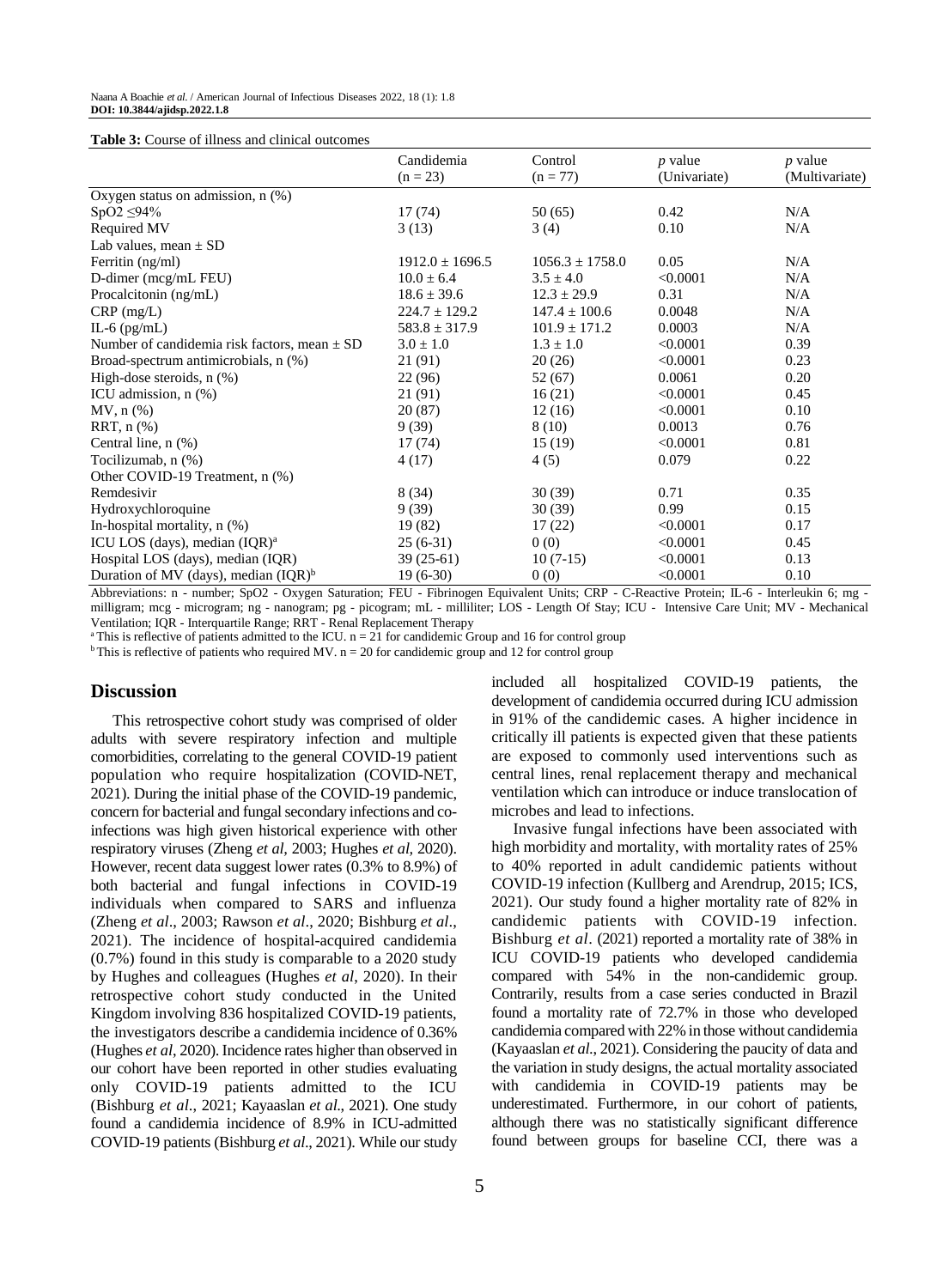clinically significant distinction between the candidemic group and control group (5 vs. 4;  $p = 0.56$ ). A CCI of 4 correlates to a 53% estimated 10-year survival, whereas CCI of 5 correlates to 21% estimated 10-year survival. Thus, patients who developed candidemia carried a higher baseline mortality risk in our study. Additionally, although inflammatory markers are not highly predictive of ICU admission, mechanical ventilation or death, higher levels are associated with greater COVID-19 disease severity (ICS, 2021). We observed a significantly higher level of inflammatory markers in those who developed candidemia, though the clinical implication is unknown.

Candidemia predisposing factors are well-characterized and extensively reported in studies evaluating fungal infections in COVID-19 patients (Antinori *et al*., 2020; Recovery Collaborative Group, 2021; Mastrangelo *et al*., 2021; Bishburg *et al*., 2021; Kayaaslan *et al*., 2021; Riche *et al*., 2020). A case series by Antinori *et al*. (2020) described three patients who developed candidemia after being treated with tocilizumab. IL-6 has been shown to induce rapid mobilization of neutrophils and it is hypothesized that its suppression might contribute to the development of candidemia due to inability of the body to mount an efficient neutrophil response to candida exposure (Van Enckevort *et al*., 1999). Results from a study conducted in mice found that IL-6 deficient mice were more susceptible to systemic *C. albicans* infection and experienced decreased survival and increased fungal load in their organs when compared to IL-6 positive mice controls (Van Enckevort *et al*., 1999). Although our study did not find a statistically significant difference in tocilizumab use in candidemic and control patients, there was a trend toward higher tocilizimub use in the candidemia group. Prolonged days on mechanical ventilation has also been described to be an independent predictor for the development of candidemia in COVID-19 patients admitted to the ICU (Bishburg *et al*., 2021). Furthermore, corticosteroids have been shown to promote fungal growth in vitro and have been associated with increased risk for serious fungal diseases, including candida, aspergillosis and mucormycosis (Coutinho and Chapman, 2011; Ahmadikia *et al*., 2021; Riche *et al*., 2020). Widespread use of broad-spectrum antimicrobials in critically ill patients can result in suppression of normal flora and development of colonization with *Candida* spp. in the gut, increasing the risk for translocation into the bloodstream (Kayaaslan *et al*., 2021). In our study, patients who developed candidemia had more risk factors (e.g., high-dose corticosteroids, mechanical ventilation, central line, broadspectrum antimicrobials, tocilizumab, ICU admission) and experienced worse outcomes with higher mortality and longer hospital and ICU LOS. Although avoidance of predisposing factors may be challenging, clinicians must be cognizant of their potential impact on patient outcomes and

6

make efforts to minimize them as much as possible. Given the low incidence of bacterial co-infections in COVID-19 patients, discontinuing or delaying initiation of broad-spectrum antimicrobials in patients without clinical signs and symptoms of bacterial infections should be considered to minimize risk (Hughes *et al*., 2020).

In the United States, *C. albicans* accounts for the majority of identified *Candida* spp*.*, followed by *C. glabrata* (ICS, 2021). We found a similar pattern in our study with *C. albicans* being the most frequently isolated species (65%), followed by *C. glabrata* (22%). All *Candida* spp. isolated were susceptible to fluconazole, with the exception of a single *C. glabrata* isolate, which was resistant to fluconazole but sensitive to micafungin. The incidence of resistant *Candida* spp*.* in this patient population appears to be low. Although the *Candida* spp*.*  identified were susceptible to antifungal therapy used, there was still a high mortality rate observed which could have been due to delayed recognition of candidemia, the overall critical nature of the patients, or other contributing factors. Prior to the COVID-19 pandemic, some studies reported early use of appropriate antifungal therapy and control of the source of infection to be major determinants of survival in patients with candidemia (Kullberg and Arendrup, 2015; Morrell *et al*., 2005). Given the novelty of COVID-19, recommendations for prophylactic use of antifungal therapy in this patient population remain limited. Future studies are needed to develop assessment tools to assist in identifying individuals or subgroups who may benefit from antifungal prophylaxis, as well as to assess clinical outcomes associated with early antifungal prophylaxis.

There are several limitations to this study. First is the single-center, retrospective design and the low incidence of candidemia despite a high number of COVID-19 cases. Also there were only eight patients, four in the candidemic group and four in the control group, who received tocilizumab. Given such a small number, it is difficult to establish a difference between groups. As these results represent a single center patient population, demographics and comorbidities may differ from other institutions or geographical locations. To limit control selection bias and ensure the control group had similar baseline characteristics to the candidemic group, a 1:3 cohort matching was done. Second, most patients were Black or Hispanic with low socioeconomic status. Literature has shown that these minority groups have a higher incidence of death and poor outcomes from COVID-19, which may account for the high mortality rate seen in our study (CDUS, 2021; COVID-NET, 2021). Third, there was a potential for prescriber bias since selection of therapy was left to the discretion of the treating physicians. Knowing that treatment approaches evolved throughout the course of the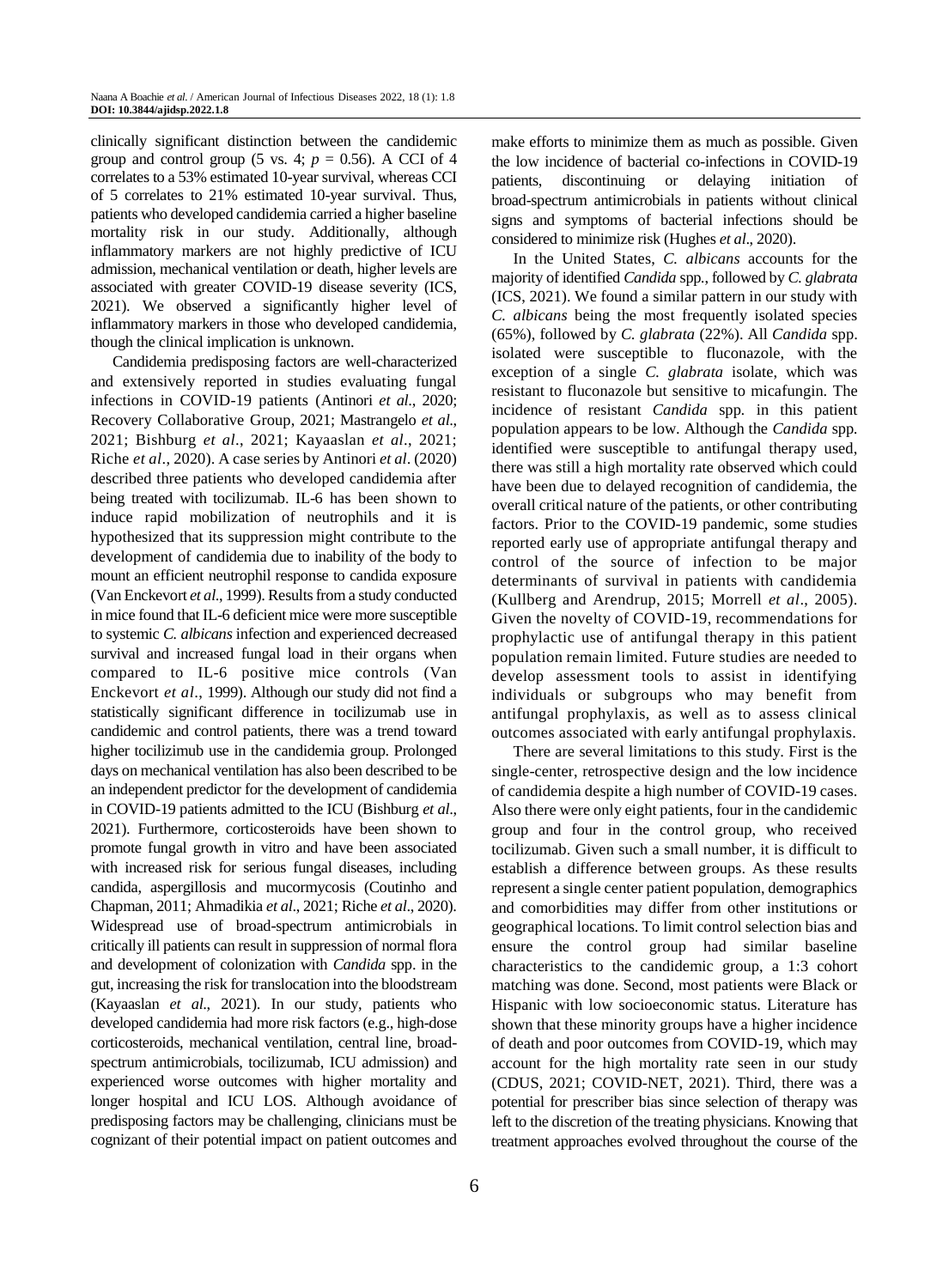pandemic, patients admitted during various time periods may have received therapies carrying a higher risk for candidemia (e.g., high-dose corticosteroids, broad-spectrum antimicrobials and tocilizumab). To control for these variations, controls were selected based on similar admission dates to those who developed candidemia.

## **Conclusion**

While fungal infections are rare in COVID-19 patients, they can lead to higher mortality, prolonged ICU and hospital LOS and a longer duration of mechanical ventilation. Patients who developed candidemia were more likely to be admitted to the ICU, to receive highdose corticosteroids, tocilizumab and broad-spectrum antibiotics and to require renal replacement therapy, mechanical ventilation and central lines, compared to non candidemic patients. Clinicians should be cognizant of these risk factors and attempt to minimize patients' exposure to them whenever possible. Early assessment and diagnosis of candidemia should also be performed in patients with multiple risk factors. Further studies are needed to establish the role of early antifungal prophylaxis and its associated clinical outcomes.

### **Acknowledgement**

We thank St. Joseph's University Medical Center for support of this research and manuscript development.

## **Author's Contribution**

**Naana Boachie:** Data collection.

**Naana Boachie, Jackie Johnston and Maria Heaney:** Study design, writing and editing of manuscript **Simi Philip:** Manuscript review

**Kaede Ota:** Statistical analysis and editing of manuscript

## **Ethics**

The authors declare no ethical issue. Institutional Review Board approval was obtained.

#### **References**

Ahmadikia, K., Hashemi, S. J., Khodavaisy, S., Getso, M. I., Alijani, N., Badali, H., ... & Rezaie, S. (2021). The double‐edged sword of systemic corticosteroid therapy in viral pneumonia: A case report and comparative review of influenza‐associated mucormycosis versus COVID‐19 associated mucormycosis. Mycoses, 64(8), 798-808.

https://onlinelibrary.wiley.com/doi/abs/10.1111/myc.1 3256

- Antinori, S., Bonazzetti, C., Gubertini, G., Capetti, A., Pagani, C., Morena, V., ... & Ridolfo, A. L. (2020). Tocilizumab for cytokine storm syndrome in COVID-19 pneumonia: An increased risk for candidemia?. Autoimmunity reviews, 19(7), 102564. https://www.ncbi.nlm.nih.gov/pmc/articles/pmc7200 127/
- Bhimraj, A., Morgan, R. L., Shumaker, A. H., Lavergne, V., Baden, L., Cheng, V. C. C., ... & Falck-Ytter, Y. (2020). Infectious Diseases Society of America guidelines on the treatment and management of patients with COVID-19. Clinical Infectious Diseases. https://academic.oup.com/cid/articleabstract/doi/10.1093/cid/ciaa478/5825667
- Bishburg, E., Okoh, A., Nagarakanti, S. R., Lindner, M., Migliore, C., & Patel, P. (2021). Fungemia in covid‐ 19 ICU patients, a single medical center experience. Journal of Medical Virology, 93(5), 2810-2814. [https://onlinelibrary.wiley.com/doi/full/10.1002/jmv](https://onlinelibrary.wiley.com/doi/full/10.1002/jmv.26633) [.26633](https://onlinelibrary.wiley.com/doi/full/10.1002/jmv.26633)
- CDUS. (2021) Centers for Disease Control and Prevention website. [https://www.cdc.gov/coronavirus/2019-ncov/cases](https://www.cdc.gov/coronavirus/2019-ncov/cases-updates/us-cases-deaths.html)[updates/us-cases-deaths.html](https://www.cdc.gov/coronavirus/2019-ncov/cases-updates/us-cases-deaths.html)
- Coutinho, A. E., & Chapman, K. E. (2011). The antiinflammatory and immunosuppressive effects of glucocorticoids, recent developments and mechanistic insights. Molecular and cellular endocrinology, 335(1), 2-13. https://www.sciencedirect.com/science/article/pii/S0 303720710002108
- COVID, C., Team, R., COVID, C., Team, R., COVID, C., Team, R., ... & Ussery, E. (2020). Preliminary estimates of the prevalence of selected underlying health conditions among patients with coronavirus disease 2019-United States, February 12–March 28, 2020. Morbidity and Mortality Weekly Report, 69(13), 382. https://www.ncbi.nlm.nih.gov/pmc/articles/pmc71 19513/
- COVID-NET: COVID-19 Associated Hospitalization Surveillance Network. (2021) Centers for Disease Control and Prevention website. https://gis.cdc.gov/grasp/COVIDNet/COVID19\_5 .html
- Cox, M. J., Loman, N., Bogaert, D., & O'Grady, J. (2020). Co-infections: potentially lethal and unexplored in COVID-19. The Lancet Microbe, 1(1), e11. https://www.thelancet.com/journals/lanmic/article/P IIS2666-5247(20)30009-4/fulltext
- EA: COVID-19 associated Mucormycosis (2021). Pan American Health Organization/ World Health Organization. https://iris.paho.org/bitstream/handle/10665.2/54284 /EpiUpdate11June2021\_eng.pdf?sequence=1&isAllow